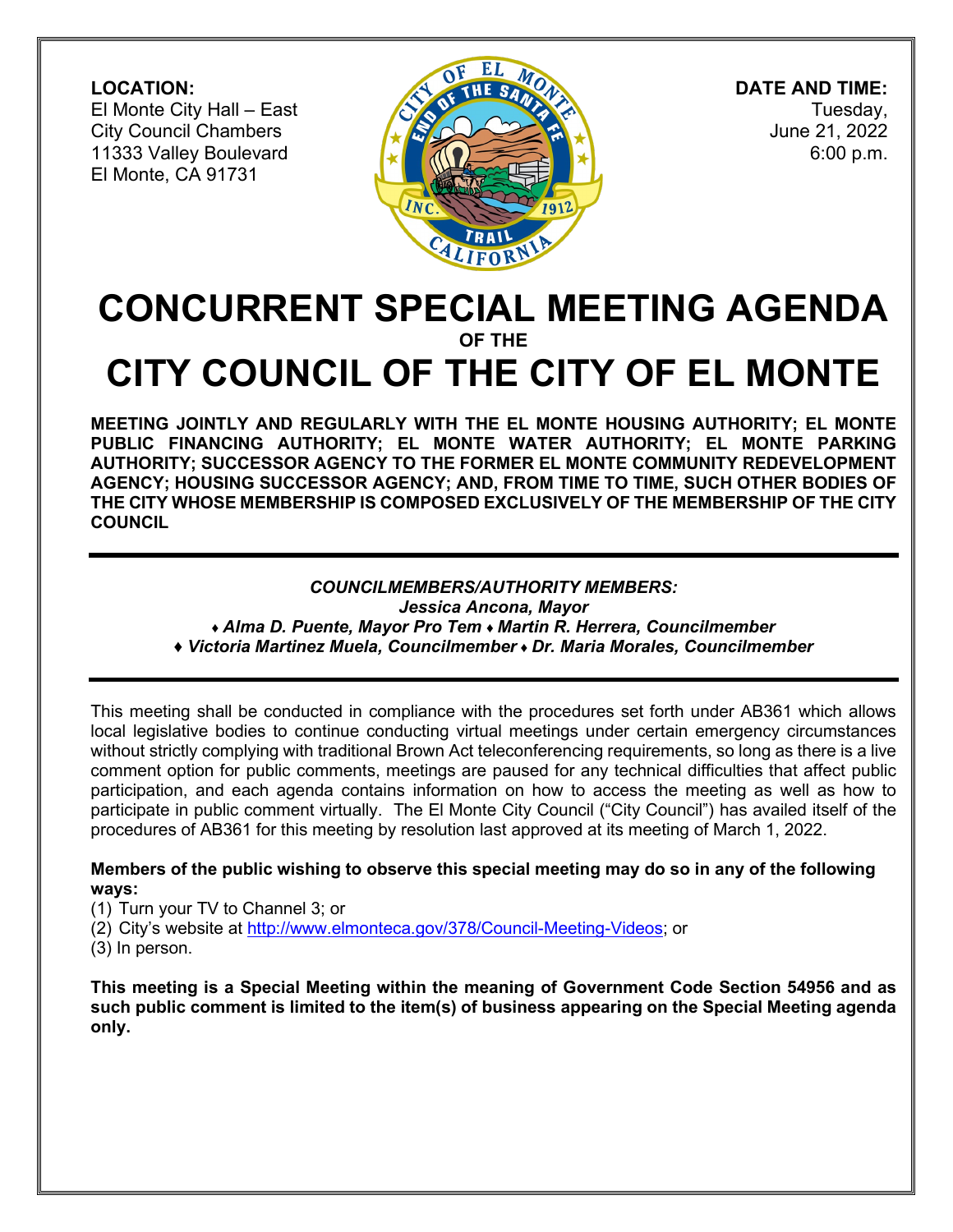#### **Persons wishing to offer public comment for this meeting may do so:**

- (1) By directly addressing the City Council in person at the time(s) allotted on the agenda for such comment. Persons wishing to address the City Council in person are asked to fill-out a blue speaker card providing their name and indicating their desire to address the City Council on (i) matters appearing under the Public Hearing portion of the agenda; and/or (ii) any other agendized item of business appearing on the agenda. Speaker cards should be submitted to the City Clerk or the Sergeant at Arms (a uniformed El Monte Police Officer) before the City Council's approval of the agenda, if possible; or
- (2) By calling-in to the conference line at (888) 204-5987; Code 8167975 by or before any of the specific times allotted on the agenda for public comment. At each point of the agenda at which public comment is received, the City Council, through the presiding officer, will ask the City Clerk if there are any members of the public who have called in who wish to address the City Council on a particular matter or grouping of matters. When calling in, members of the public shall inform the attendant which item(s) of business they wish to speak on, and callers will be connected by telephone when the time for commenting on such items is commenced.

As described in greater detail below, members of the public may address the City Council (i) on agendized closed session items of business prior to the City Council going into closed session, if a closed session matter appears on the agenda or is added in compliance with Government Code Section 54954.2(b); (ii) on items of business listed under the heading Public Hearings when the public hearing on the item the speaker/caller wishes to speak on is opened; and (iii) on all other agendized items of business during the portion of the agenda entitled General Public Comment. **The City Council shall be under no obligation to entertain comments from persons who (i) submit a speaker card after the City Council closes the applicable commenting period; or (ii) call-in after the City Council closes the applicable commenting period.** With this in mind, speakers are strongly encouraged to submit cards or call in as early as possible to avoid missing the opportunity to speak. The City Council shall be under no obligation to respond to or deliberate upon any specific questions or comments posed by a speaker or take action on any issue raised by a speaker beyond such action as the City Council may be lawfully authorized to take on an agendized matter pursuant to the Brown Act (Govt. Code Section 54950 et seq.)("Brown Act"). Members of the City Council may provide brief clarifying responses to any comment made or questions posed. Persons who wish to address the City Council are asked to state their name and address for the record. Speakers may not lend any portion of their speaking time to other persons or borrow additional time from other persons. All comments or queries presented by a speaker/caller shall be addressed to the City Council as a body and not to any specific member thereof. No questions shall be posed to any member of the City Council except through the presiding official of the meeting, the Mayor and/or Chair. The City Council may not engage in any sort of prolonged discussion or deliberation with any speaker or group of speakers on matters that are not listed on this agenda, nor may the City Council take action an any non-agendized items of business, except as specifically authorized under the Brown Act.

*Enforcement of Decorum:* The Chief of Police, or such member, or members of the Police Department as the Chief of Police may designate, shall serve as the Sergeant-at-Arms of any Council meeting. The Sergeant-at-Arms shall carry out all orders and instructions given by the presiding official for the purpose of maintaining order and decorum at the meeting. While members of the public are free to level criticism of City policies and the action(s) or proposed action(s) of the Council or its members, members of the public may not engage in behavior that is disruptive to the orderly conduct of the proceedings, including, but not limited to, conduct that prevents other



*El Monte City Council ♦ El Monte Housing Authority ♦ El Monte Financing Authority ♦ El Monte Parking Authority ♦ El Monte Water Authority* Page **2** of **5**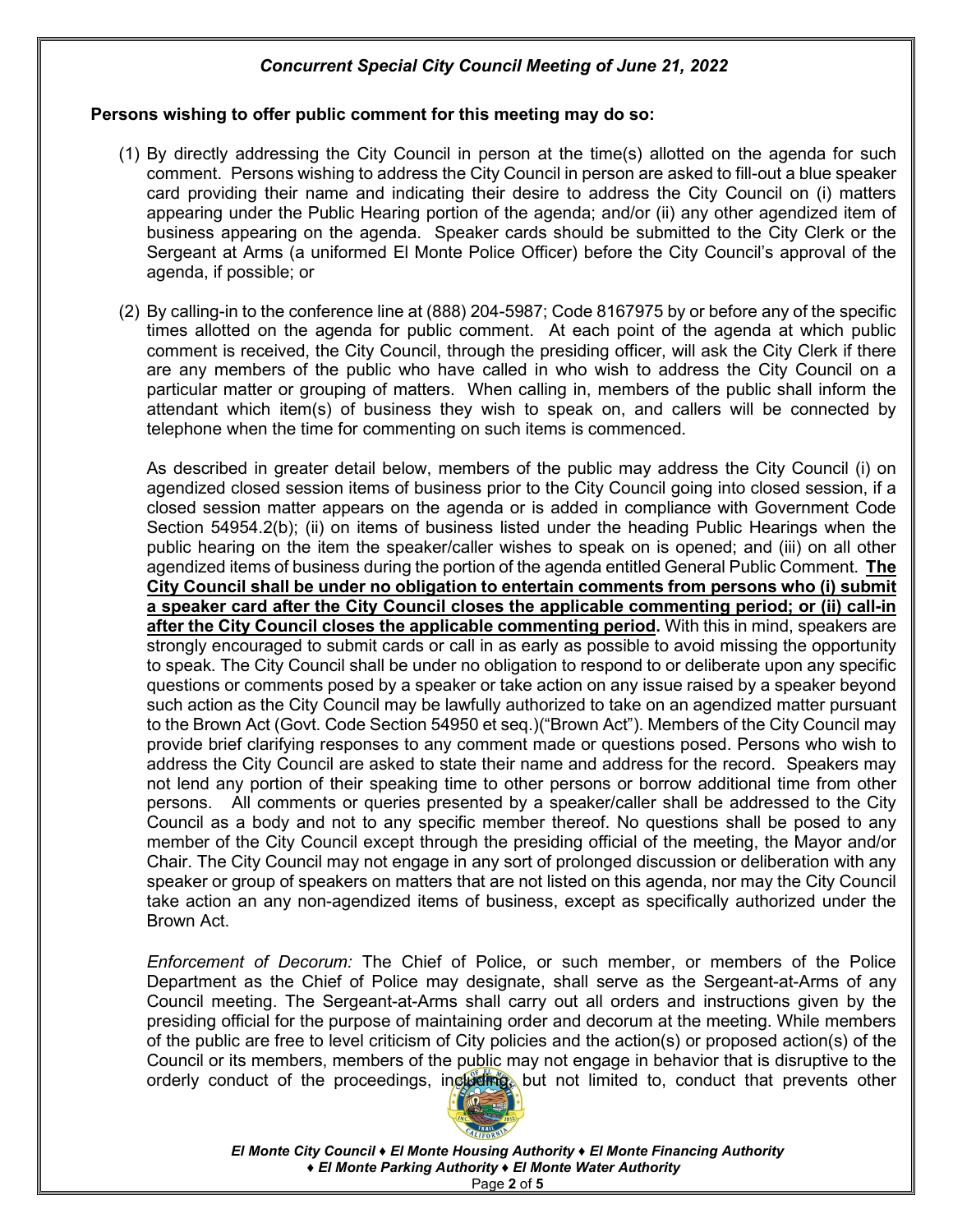members of the public from being heard when it is their opportunity to speak or which prevents members of the audience from hearing or seeing the proceedings. Members of the public may not threaten any person with physical harm or act in a manner that may reasonably be interpreted as an imminent threat of physical harm. All persons participating in the meeting must adhere to the City's policy barring harassment based upon a person's race, religious creed, color, national origin, ancestry, physical handicap, medical condition, marital status, gender, sexual orientation, or age.

**Instruction regarding accommodation under the Americans with Disabilities Act can be found on the last page of this Agenda.** 

# **1. CALL TO ORDER:**

# **2. ROLL CALL FOR CITY COUNCIL AND AUTHORITY BODIES:**

Jessica Ancona, Mayor/Chair Alma D. Puente, Mayor Pro Tem/Authority Member Victoria Martinez Muela, Councilmember/Authority Member Dr. Maria Morales, Councilmember/Authority Member Martin R. Herrera, Councilmember/Authority Member

- **3. APPROVAL OF AGENDA:**
- **4. INVOCATION: City Council.**
- **5. FLAG SALUTE: City Council.**

# **6. PUBLIC COMMENT ON AGENDIZED, NON-PUBLIC HEARING ITEMS ONLY.**

This time has been set aside for members of the public to directly address the City Council on agendized items of business only (other than those items agendized as public hearing matters). Each speaker/caller will be limited to a single allotment of three (3) continuous minutes total to address the City Council on those agendized matters covered by this section. As explained more specifically under the Public Hearing portion of this agenda, members of the public wishing to offer comment on items of business agendized under the Public Hearing portion of the agenda shall have a separate allotment of three (3) continuous minutes per speaker per public hearing item. Except as otherwise provided under the Brown Act (Gov. Code Section 54950 et seq.), the Council may not deliberate or take action upon any matter not listed on this posted agenda. Persons wishing to address the Council on matters covered under General Public Comment shall call in or submit a speaker card in the manner prescribed on page 1 of this agenda, above, by or before the General Public Comment portion of the agenda is closed. The City Council shall be under no obligation to entertain comments from speakers/callers who submit cards or call in to speak on matters covered by the section after the General Public Comment portion of the agenda is closed.



*El Monte City Council ♦ El Monte Housing Authority ♦ El Monte Financing Authority ♦ El Monte Parking Authority ♦ El Monte Water Authority* Page **3** of **5**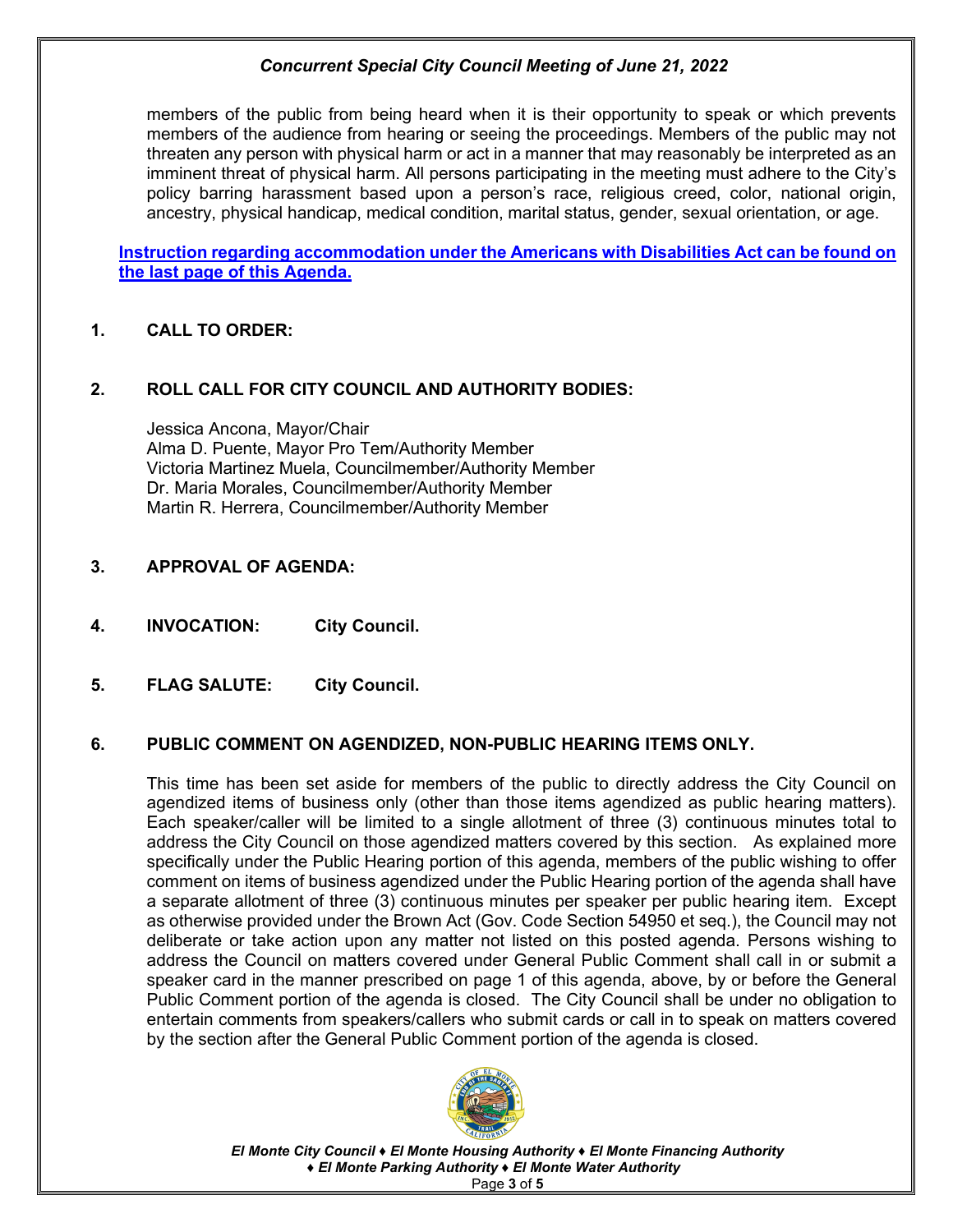#### **7. REGULAR AGENDA:**

**7.1 Consideration and Approval of a Resolution Affirming a Vote of "No Confidence" in Los Angeles County District Attorney George Gascon.** 

RECOMMENDATION OF BUSINESS ITEM UNDER CONSIDERATION:

It is recommended that the City Council:

1. Consider and approve the attached Resolution affirming a vote of "No Confidence" in Los Angeles, County District Attorney George Gascon.

Total Cost: N/A and Cost: N/A Account No: N/A Is the cost of this item budgeted? N/A

Resolution No. 10377



*El Monte City Council ♦ El Monte Housing Authority ♦ El Monte Financing Authority ♦ El Monte Parking Authority ♦ El Monte Water Authority* Page **4** of **5**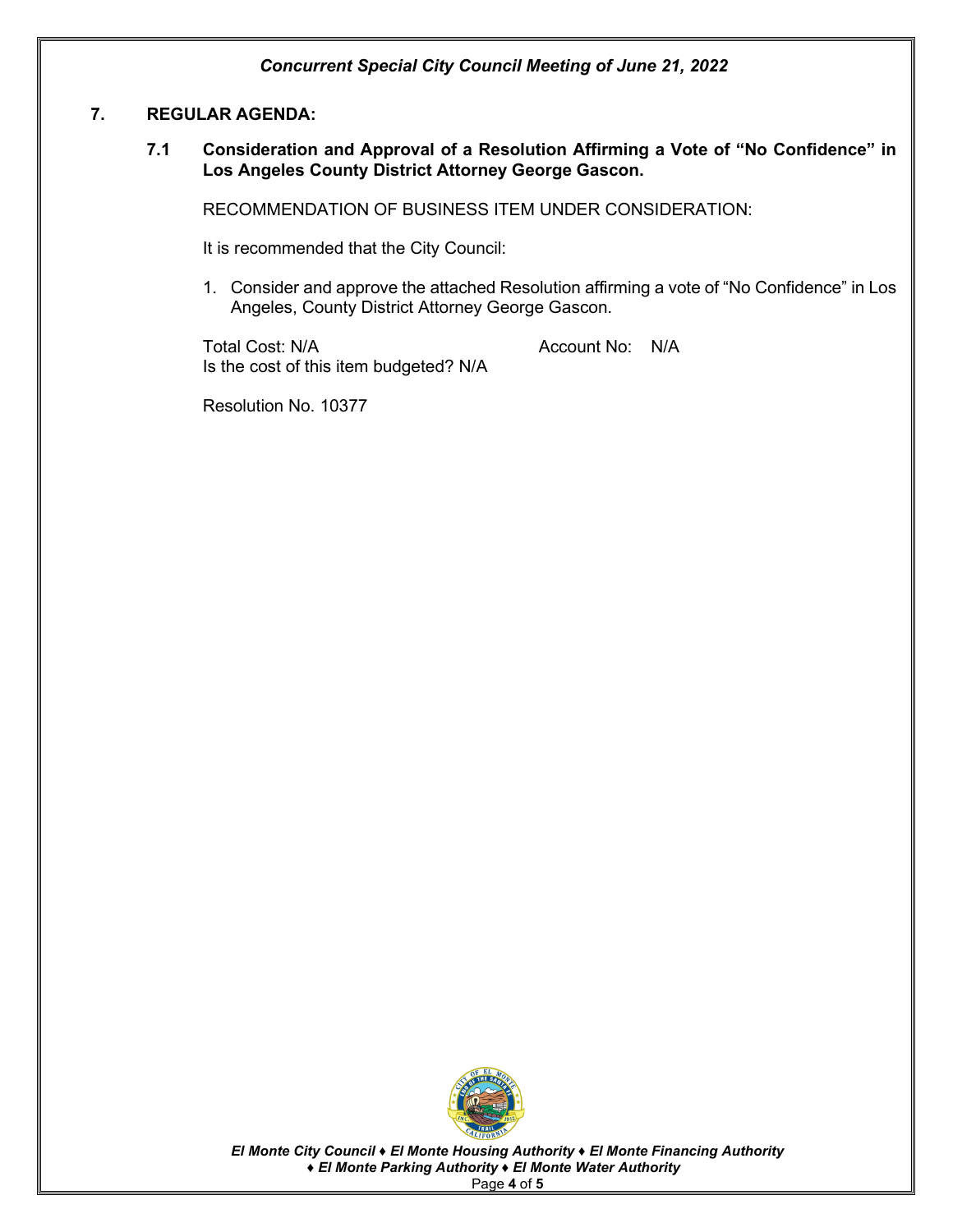#### **8. ADJOURNMENT: Adjourn in Memory of Corporal Michael Paredes and Officer Joseph Santana**

The next Regular Meeting of the City Council will be held on **Tuesday, July 19, 2022** at 6:00 p.m. The agenda for this upcoming Regular Meeting will be posted on the City's website, [www.ci.el](http://www.ci.el-monte.ca.us/)[monte.ca.us,](http://www.ci.el-monte.ca.us/) and physically posted no less than 72 hours prior to the start of the subject regular meeting. Although it is the City's practice and desire to electronically post a copy of this Agenda along with supporting material as part of its website posting, the size or formatting of certain supporting materials may render their website posting infeasible. Nevertheless, all supporting materials related to any item on this Agenda, that is made available to the members of the council may be inspected by members of the public at the City Clerk's Office located at 11333 Valley Boulevard, El Monte, Monday through Thursday, 7:00 am – 5:30 pm. For more information, please call the City Clerk's Office at 626-580-2016.

All public meetings and events sponsored or conducted by the City of El Monte are held in sites accessible to persons with disabilities. Requests for accommodations may be made by calling the office of the City Clerk at (626) 580-2016 at least three (3) working days prior to the event, if possible. This Agenda and copies of documents distributed at the meeting are available in alternative formats upon request.

*Posted: June 20, 2022 at 5:45 p.m.* 



*El Monte City Council ♦ El Monte Housing Authority ♦ El Monte Financing Authority ♦ El Monte Parking Authority ♦ El Monte Water Authority* Page **5** of **5**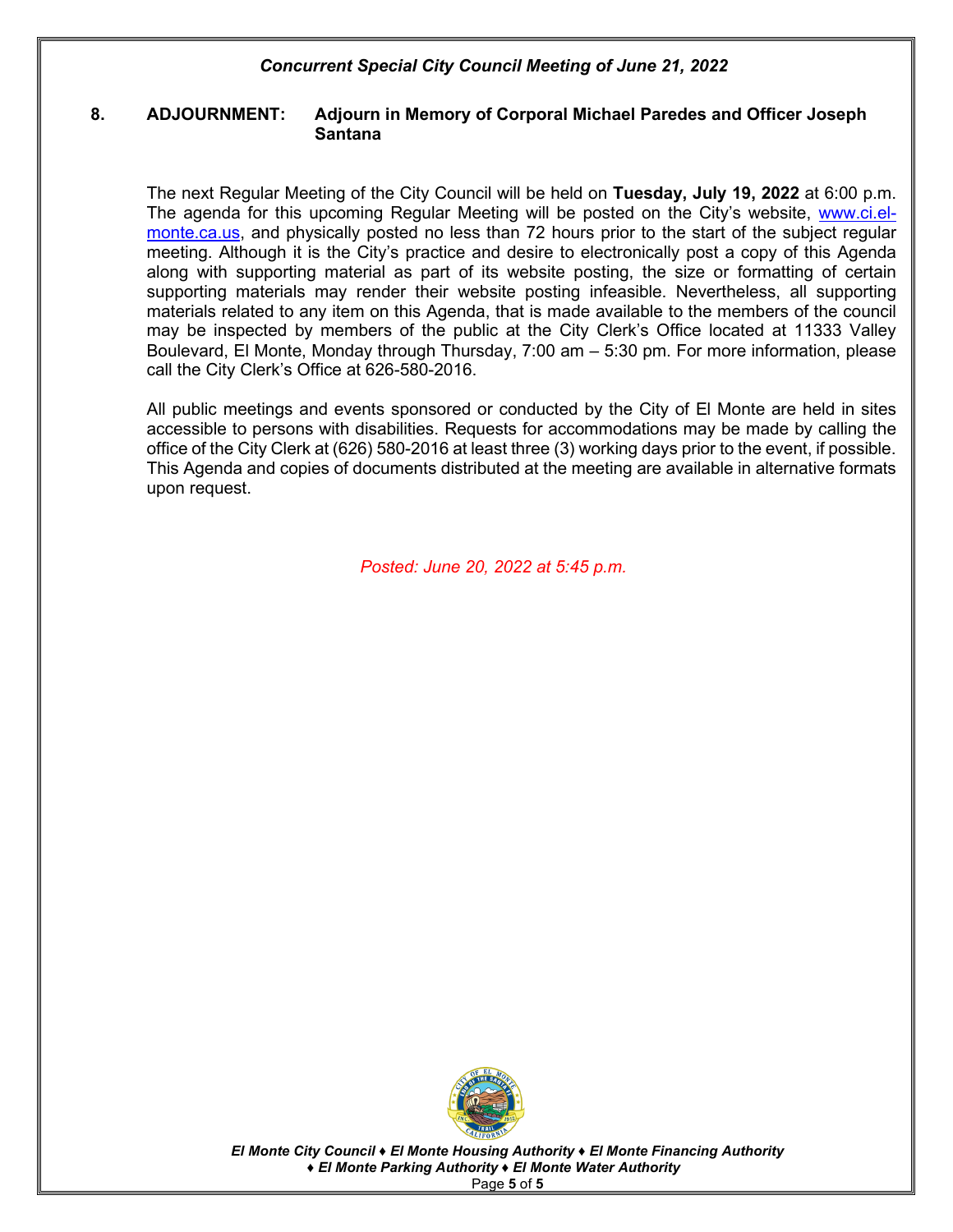# RESOLUTION NO.

# A RESOLUTION OF THE CITY COUNCIL OF THE CITY OF EL MONTE AFFIRMING A VOTE OF "NO CONFIDENCE" IN LOS ANGELES COUNTY **DISTRICT ATTORNEY GEORGE GASCON.**

WHEREAS, the City of El Monte ("El Monte") prides itself in being a familyoriented, diverse community made up of residents of varying ethnic and socio-economic backgrounds who share a common desire to live in a peaceful community with low crime rates and a respect for everyone under the law; and

WHEREAS, following his election to the Office of Los Angeles County District Attorney on December 7, 2020, District Attorney George Gascon ("D.A. Gascon") announced a series of Special Directives ("SDs") to reform criminal prosecutions in Los Angeles County; and

WHEREAS, many cities have been presented with statistics by their law enforcement agencies showing that since the implementation of the SDs, the overall rate in which the Districts Attorney's Office rejects misdemeanor criminal cases has risen sharply and, in some cases, to nearly 50% of the filings by the law enforcement entity; and

WHEREAS, Los Angeles County residents, including the residents of El Monte, have also witnessed a disturbing trend in the criminal justice system during D.A. Gascon's leadership of the Los Angeles County District Attorney's Office, with the D.A.'s Office now declining to prosecute suspects in a large number of misdemeanor criminal cases that have a direct effect on the quality of life in El Monte and other communities; and

WHEREAS, the SDs issued by D.A. Gascon are contributing to the undermining of the criminal justice system's goal of protecting the general public and appear to be a major contributing cause of the El Monte communities recent loss of two heroic and beloved members of the EI Monte Police Department insofar D.A. Gascon's poorly-vetted policies allowed a career criminal and known gang member to walk the streets freely following a lenient 2021 plea deal; and

WHEREAS, D.A. Gascon has also ordered the D.A.'s Office to ignore state law that requires prosecutors to seek sentencing enhancements if certain criteria are met in serious felony cases, such as a suspect using a gun and causing severe injury during the commission of a crime; and

WHEREAS, a telling 98% of career Deputy District Attorneys have voted "No Confidence" in D.A. Gascon's policies and leadership; and

WHEREAS, the city councils of numerous cities in Los Angeles County have now voted "No Confidence" in District Attorney Gascon's policies and leadership; and

WHEREAS, we believe that D.A. Gascon's policies have now been shown to be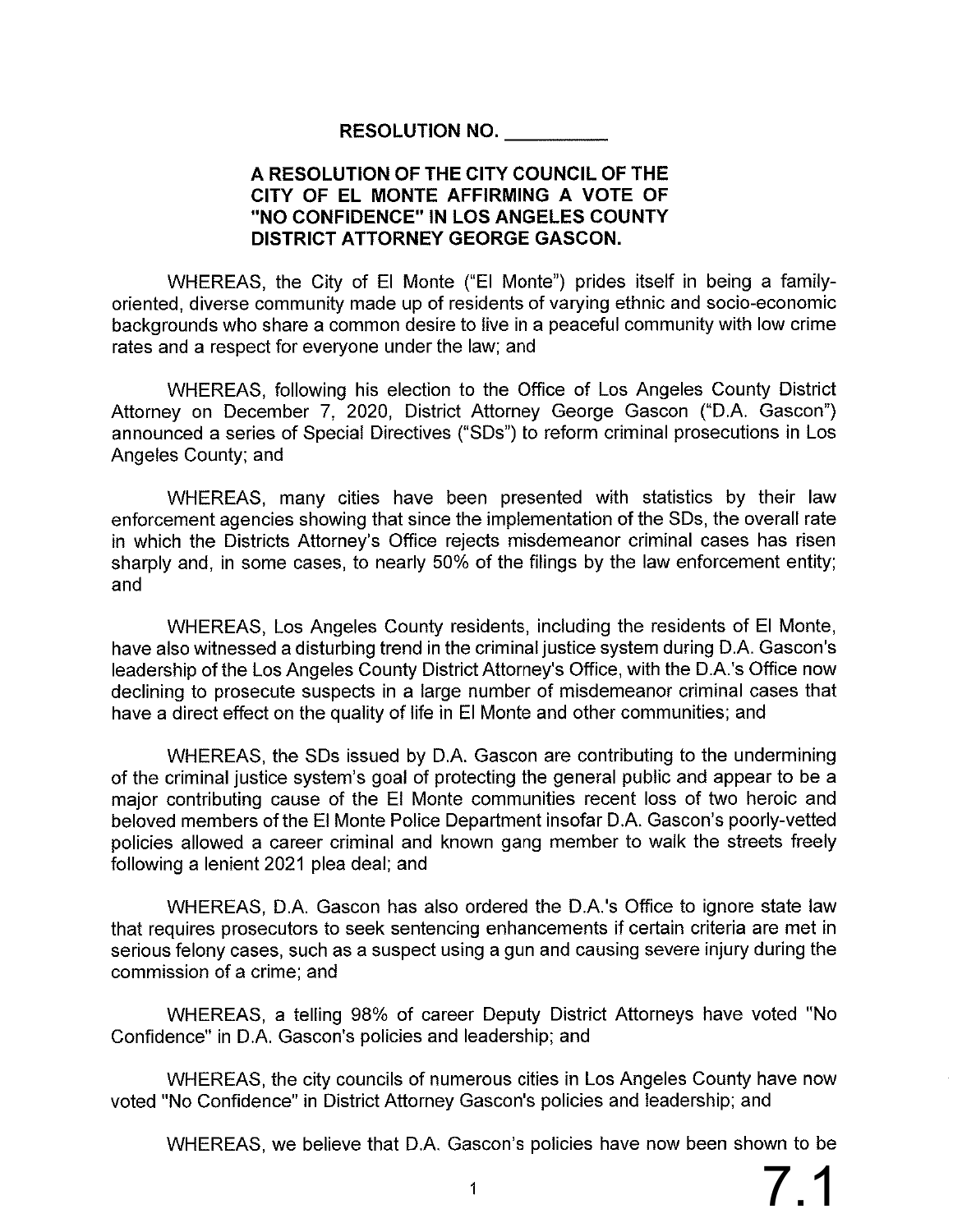detrimental to public safety in El Monte and Los Angeles County, and also detrimental to the goal, which we share, of rehabilitating people away from criminal activity, as shown by the high failure rate of D.A. Gascon's policy of not holding people accountable for their criminal acts; and

WHEREAS, it is an essential role of government to protect those who live, work and visit in our community, and the criminal justice system must work to protect the innocent and ensure justice for victims.

# NOW, THEREFORE, THE CITY COUNCIL OF THE CITY OF EL MONTE, CALIFORNIA, DOES HEREBY FIND, DETERMINE AND RESOLVE AS FOLLOWS:

SECTION 1. The City Council of the City of El Monte affirms a vote of no confidence in Los Angeles County District Attorney George Gascon and his policies and hereby directs staff to transmit said resolution to applicable and interested offices and organizations.

SECTION 2. The City Clerk shall certify to the adoption of this Resolution and is directed to forward a copy hereof to the Office of the Los Angeles County District Attorney.

PASSED, APPROVED AND ADOPTED by the City Council of the City of El Monte at the regular meeting of this day of June 2022.

> Jessica Ancona, Mayor City of El Monte

ATTEST:

Catherine A. Eredia, City Clerk City of El Monte